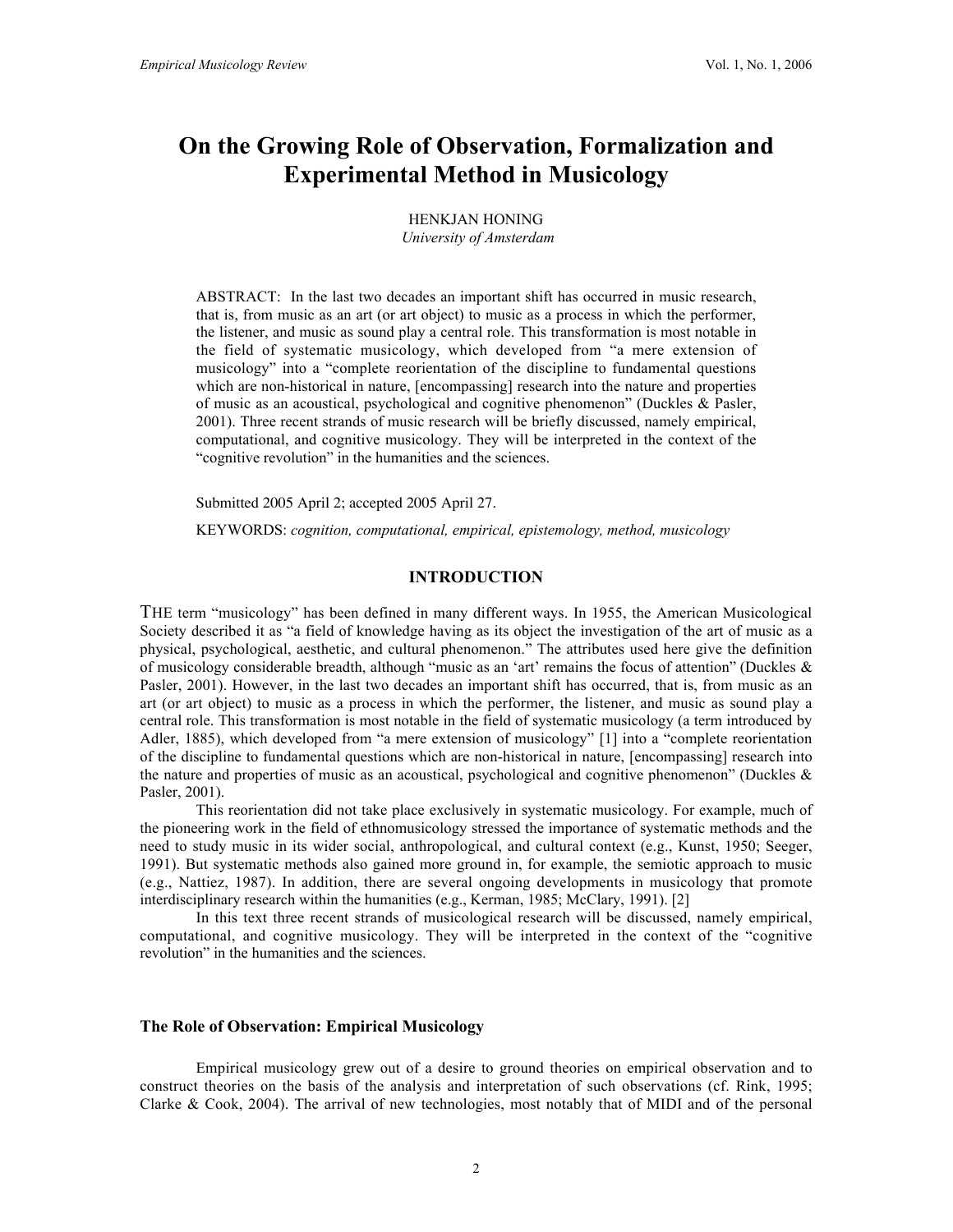computer, were instrumental to the considerable increase in the number of empirically oriented investigations into music (Clarke, 1999; Gabrielsson, 1999). Huron (1999b) refers to this reorientation as "new empiricism" and considers it, along with "new musicology," the most influential movement in recent music scholarship. Huron stresses that this transformation arose *within* music scholarship, and he promotes the adaptation of scientific methods, such as "the pursuit of evidence and rigor" — in spite of the criticism of scientific methods in the postmodern literature (cf. Natoli, 1997). In fact, the contrast between new musicology and new empiricism could not be bolder, a contrast reminiscent of the methodological differences between the humanities and the sciences. However, in the last decade these two movements seem to have merged into a revitalized systematic musicology that is based on empirical observation and rigorous method, but at the same time is also aware of, and accounts for, the social and cultural context in which music functions (cf. Clarke & Cook, 2004).

The question remains in how far musicology as a whole has been influenced by this new empiricism. One of the challenges of empirical musicology (and thus this journal) is to discuss how systematic and empirical methods can contribute to a further and more precise understanding of musical phenomena, as well as showing how this understanding could have an effect on musicological discourse.

#### The Role of Formalization: Computational Musicology

A second development in music scholarship is the growing role of formalization and the notions of testability and falsification (Popper, 1934/1959). A consistent trend in formalization, most notably in music theory, has been evident since the 1960s. Early examples are, for instance, the works by Milton Babbitt, Allen Forte, and David Lewin, but this line of research is still continuing (e.g., Lerdahl, 2001; Assayag et al., 2002). Theories in computational form (e.g., Longuet-Higgins, 1987; Temperley, 2001; Rowe, 2003) are a logical consequence of such formalization. These theories aim for a clear and determined scope, can be checked for consistency, and might be applied to and evaluated on different branches of music.

Interestingly, this has led to a greater visibility of musicology, especially outside the humanities. The fact that a theory is presented in a formal and replicable way allows for an easier formulation of hypotheses, the making of precise predictions, and, consequently, the testing and evaluation of these. As such, it makes this type of theory compelling to both computer scientists and experimental psychologists. This development could serve as an important example of how a changing methodology considered within the humanities to be of minor relevance, has a major impact *outside* the humanities, in that a methodology shared with the sciences served as a vehicle — a format for the transmission of ideas — that turned out to be very influential. A well-known example is Lerdahl & Jackendoff (1983) — a highly formalized theory that, consequently, has been tested and elaborated upon in a variety of disciplines, ranging from music theory and systematic musicology to music technology and music psychology. [3]

However, it has to be noted that there are also examples that were less successful. For instance, theories on music that were developed in the sciences, such as Longuet-Higgins' work in the 1970s (Longuet-Higgins, 1987). This research did not reach the music community in the way one would have expected, even though it is presented in a compelling and formalized form. Thus, the transmission of ideas in formalized form could well be primarily unidirectional.

Whether this is a general characteristic of computational musicology is still unclear. One of the topics this new journal could address is how the methodologies adapted from experimental psychology and computer science could facilitate true interdisciplinary research in music, in the sense that knowledge is communicated in a bi-directional way between the humanities and the sciences.

#### The Role of Computational Modeling: Cognitive Musicology

These two developments — empirical and computational musicology — and the methods they use (i.e. empirical observation and formalization) could also be interpreted as part of a general trend in the sciences, namely the "cognitive revolution" and the central role therein of computational modeling as a methodology (Pylyshyn, 1984; Fodor, 2000). In recent decades, computational modeling has become a well-established research method in many fields, including systematic and cognitive musicology (e.g.,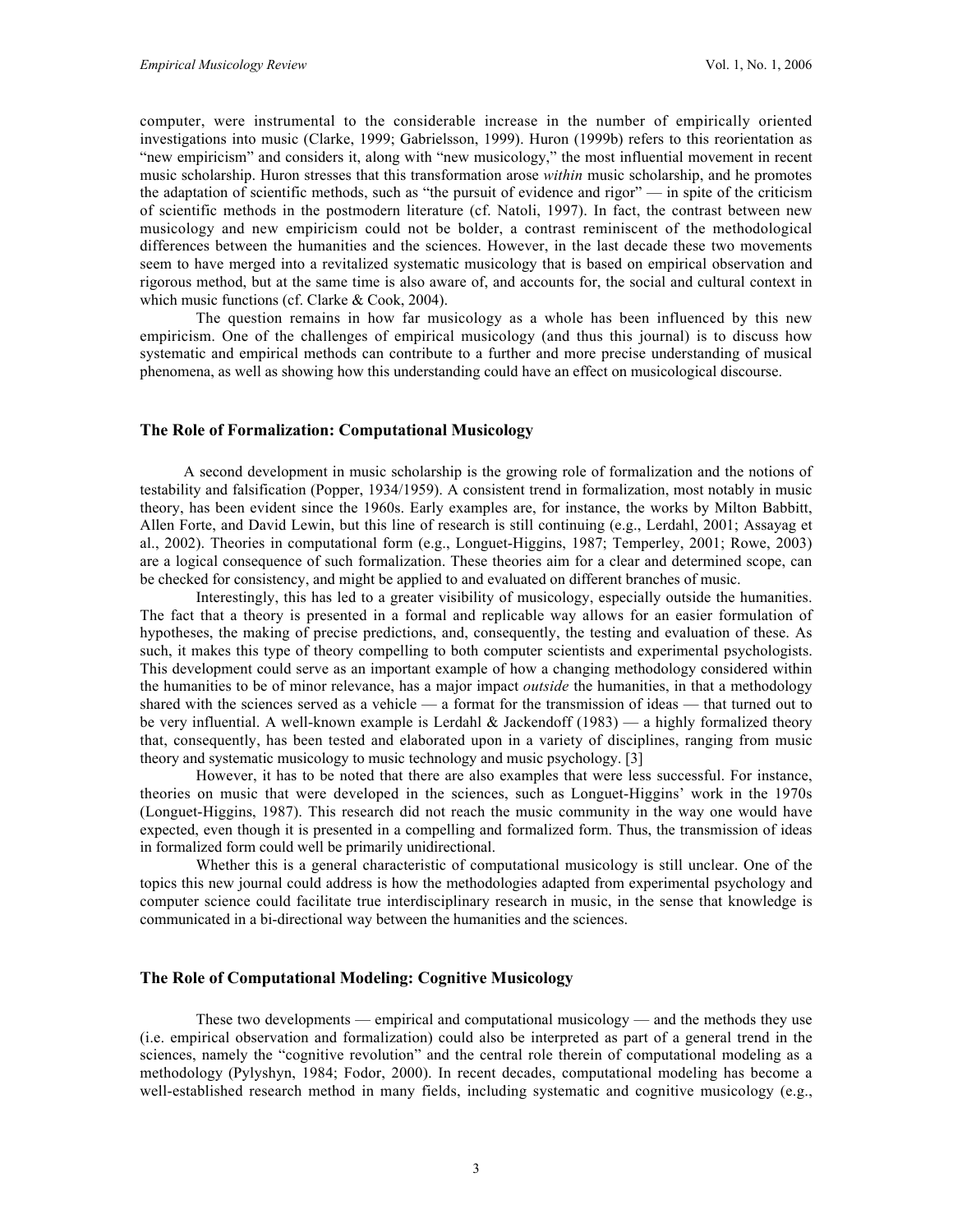Leman, 1995; Desain, Honing, Thienen & Windsor, 1998), in what has to be acknowledged as a fruitful collaboration between the humanities and the sciences.

In an attempt to characterize the current state of affairs, one can distinguish between several approaches to computational modeling. One, for example, aims at modeling musical knowledge. These are models originating from music theory in which a thorough formalization contributes to an understanding of the theory itself, its predictions, and its scope (e.g., Lerdahl & Jackendoff, 1983; Narmour, 1992). Another approach aims at constructing theories of music cognition. Here, the objective is to understand music perception and music performance by formalizing the mental processes involved in listening to and performing music (Clarke, 1999; Gabrielsson, 1999). The two approaches have different aims and can be seen as being complementary.

Cognitive musicology (or music cognition) is a rapidly growing field of research. In the last ten years, a number of universities in Europe and North America have established new interdisciplinary research groups with music cognition as their central research topic. Still, the promise of computational modeling as a method, i.e. being instrumental in the understanding of the structure of musical knowledge and the processes involved in music cognition (Desain, Honing, Thienen & Windsor, 1998), has not been fulfilled as yet. While the method has had quite some impact on the way theories of music have been formulated (Longuet-Higgins, 1987; Large & Jones, 1999; Rowe, 2003), the evaluation and possibly falsification of computational theories of music turns out to be quite a challenge (Honing, in press).

#### The Impact of Music Scholarship on the Cognitive Sciences: Music Cognition

In the 1970s, music was studied in the sciences mainly for its acoustical and perceptual properties, in what were then relatively novel disciplines such as psychophysics and music psychology. Music scholars criticized much of this research for focusing too much on low-level issues of sensation and perception, often using impoverished stimuli (e.g., small rhythmic fragments) or music restricted to the Western classical repertoire, as well as a general unawareness of the role of music in its wider social and cultural context (Huron, 1999a). However, the cognitive revolution made scientists more aware of the role and importance of these aspects. While twenty years ago, music was hardly mentioned in any handbook of psychology (or appeared only in a subsection on pitch or rhythm perception), it is now recognized, along with vision and language, as an important and informative domain in which to study a variety of aspects of cognition, including expectation, emotion, perception, and memory (Juslin & Sloboda, 2001; Levitin, 2002).

#### **CONCLUSION**

The three lines of research sketched above (empirical, computational and cognitive musicology) signify a growing role of observation, formalization and experimental method in music research. There is a clear trend in studying music in a scientific way with a focus on music as a process in which the performer, the listener, and music as an observable entity play a central role. Furthermore, current music research does not just borrow from the (cognitive) sciences, it is also contributes to it in significant ways. Music, like language, is more and more considered an important domain to study cognition and culture; disciplines like evolutionary psychology, neuro-cognition, and even cognitive archeology (Mithen, 2005) recognize the importance of studying music in all its facets. The opportunities of musicologists and music theorists to contribute to this research seem to be greater than ever.

# **NOTES**

[1] But note that, while systematic musicology may have seemed to be an extension to musicology in the late 19th century (according to Adler), one could argue that the musical questions that occupied scholars before that time corresponded almost entirely to the category systematic musicology. Hence, the paradigm shift has to be interpreted against  $19<sup>th</sup>$  and  $20<sup>th</sup>$  century musicology.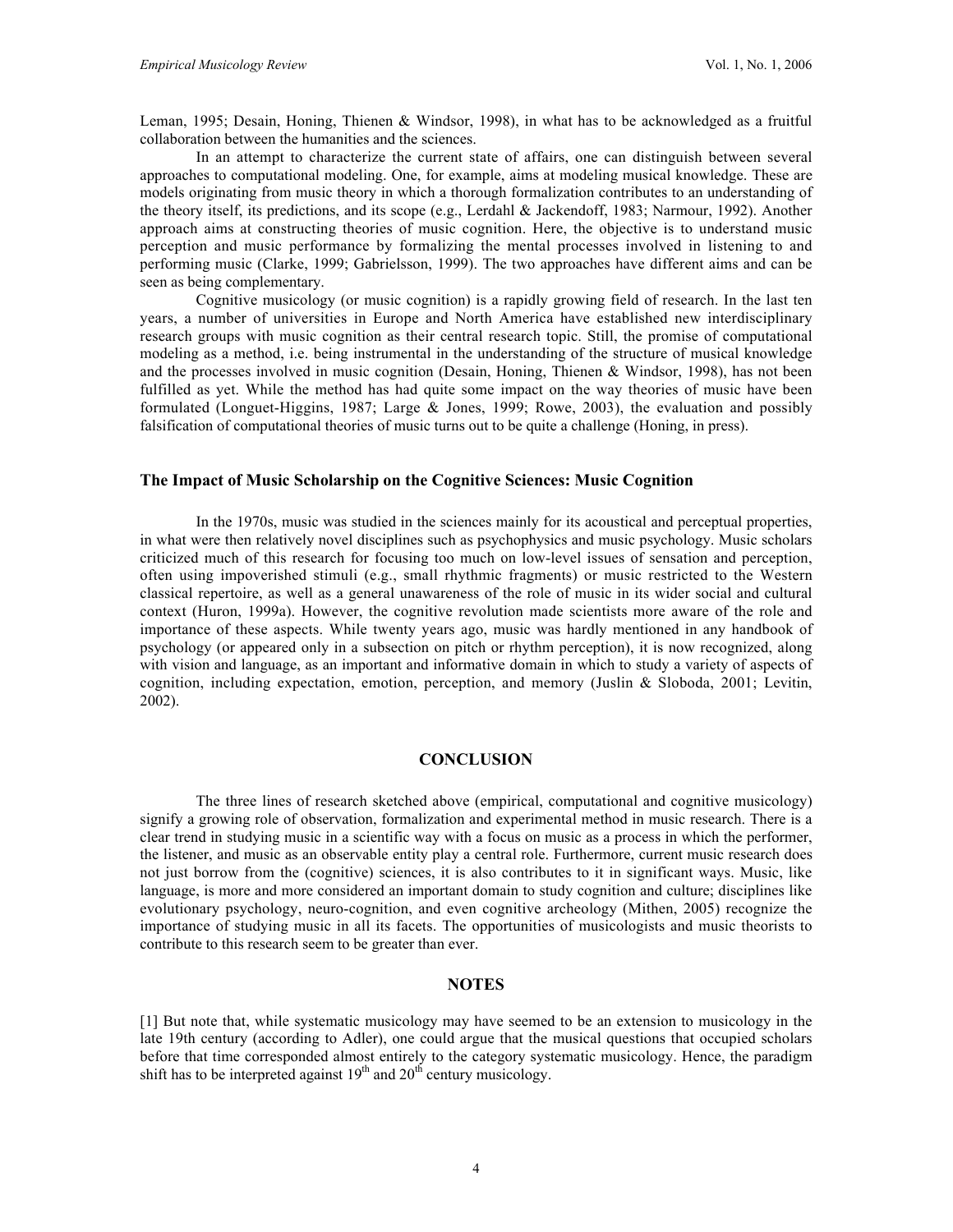[2] New Musicology: a branch of music scholarship that is guided by "a recognition of the limits of human understanding, an awareness of the social milieu in which scholarship is pursued, and the realization of the political area in which the fruits of scholarship are used and abused" (Huron, 1999b). In addition, subjectivity and gender are important notions in new musicology (McClary, 1991).

[3] This theory has also been a source of criticism, for example, for being not formalized enough. This prompted several refinements as well as alternatives. However, it still supports the point made that formalization invites evaluation and facilitates interdisciplinary research.

# ACKNOWLEDGMENTS

This research has been made possible by the Netherlands Organization for Scientific Research (NWO). Part of this text was published in *Tijdschrift voor Muziektheorie* (Honing, 2004).

# **REFERENCES**

Adler, G. (1885). Umfang, Methode und Ziel der Musikwissenschaft. *Vierteljahresschrift für Musikwissenschaft* 1, 5-20.

Assayag, G., Feichtinger, H.G., & Rodrigues, J.F. (2002). *Mathematics and Music.* Berlin: Springer Verlag.

Clarke, E.F., & Cook, N. (Eds.) (2004). *Empirical musicology: Aims, methods and prospects*. Oxford: Oxford University Press.

Clarke, E.F. (1999). Rhythm and timing in music. In D. Deutsch (Ed.), *Psychology of Music, 2nd Edition* (pp. 473-500). New York: Academic Press.

Desain, P., Honing, H., Thienen, H. van, and Windsor, W. L. (1998). Computational Modeling of Music Cognition: Problem or Solution? *Music Perception*, 16, 151-166.

Duckles, V., & Pasler, J. (2001). Historical and Systematic Musicology. In S. Sadie and J. Tyrrell (Eds.) *The New Grove Dictionary of Music and Musicians* (pp. 490-491). London: Macmillan.

Fodor, J. (2000). *The* M*ind Doesn't Work that Way. The Scope and Limits of Computational Psychology*. Cambridge, Mass.: MIT Press.

Gabrielsson, A. (1999). The performance of music. In D. Deutsch (Ed.), *Psychology of Music, 2nd Edition* (pp. 501-602) New York: Academic Press.

Honing, H. (2004). The comeback of systematic musicology: New empiricism and the cognitive revolution. *Tijdschrift voor Muziektheorie* [Dutch Journal of Music Theory], 9(3), 241-244.

Honing, H. (In press). Computational modeling of music cognition: A case study on model selection.*.* In press, *Music Perception.* [ http://dare.uva.nl/en/record/146627 ]

Huron, D. (1999a). *Foundations of Cognitive Musicology.* Berkeley, University of California. [http://www.music-cog.ohio-state.edu/Music220/Bloch.lectures/]

Huron, D. (1999b). *The New Empiricism: Systematic Musicology in a Postmodern Age.* Berkeley, University of California. [http://www.music-cog.ohio-state.edu/Music220/Bloch.lectures/]